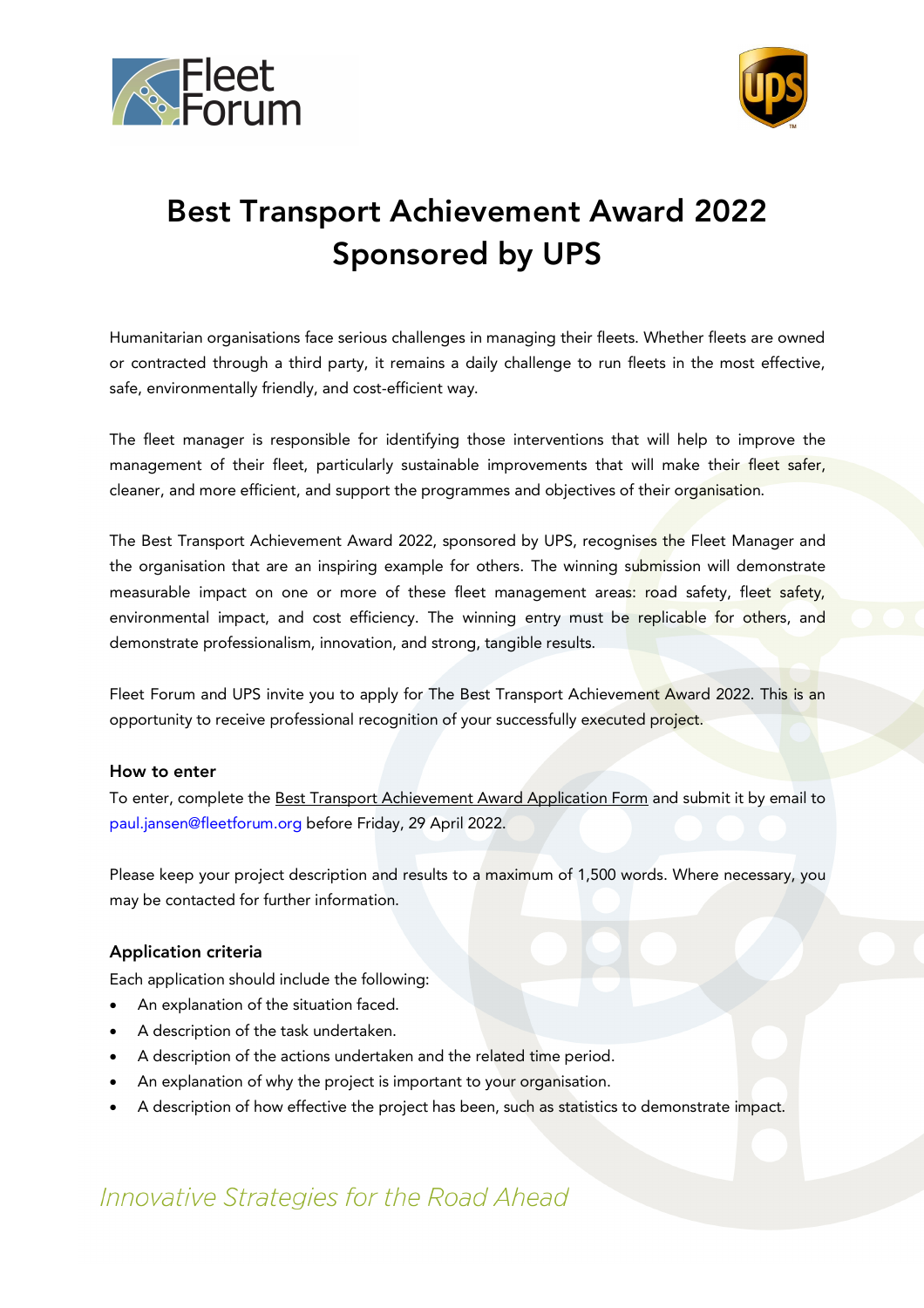



You may submit additional information to support your application. This can include tangible evidence, such as graphs, reports, research, or rewards. Please limit this information to maximum two sides of an A4 page. You can incorporate the information in the application or as an attachment.

The award is open to all aid & development organisations. The outcome of the project must have been in operation for a minimum of six months to ensure attributes and benefits are realised and supported by evidence, but not longer than five years to ensure the recognition of continuous development and innovation.

#### Award procedure

A panel of experts from the transport sector and academia will examine all submitted applications. The jury will nominate a maximum of 3 participants to present their application at the Virtual Annual Conference on Wednesday 29 June 2022. All participants of the Annual Conference will vote for the winner. Voting will take place based on the criteria below.

#### Award criteria

The participants of the Annual Conference will assess and score the applications on:

- 1. Effectiveness and overall impact of output in the situation described
- 2. Demonstrated innovative ideas and techniques
- 3. Wider significance and applicability to other circumstances
- 4. Collaboration and consultation with (internal) stakeholders and partners
- 5. Success in overcoming challenges and other difficulties

#### Shortlisted?

If your application is shortlisted by the panel of experts, you will be asked to present your application in the form of a video to the delegates of the Virtual Annual Fleet Forum Conference 2022. Your video should:

- Address the 5 Award Criteria listed above
- Not exceed 9 minutes

#### Final scoring

50% of your total score will be based on the votes of the expert panel

50% of your total score will be based on the live voting session during the Virtual Annual Conference 2022

### Award Ceremony

The Award Ceremony will take place at the Virtual Annual Fleet Forum Conference 2022 on Wednesday, 29 June 2022. The details of the award-winning project will be shared on the Fleet Forum website.

# Innovative Strategies for the Road Ahead